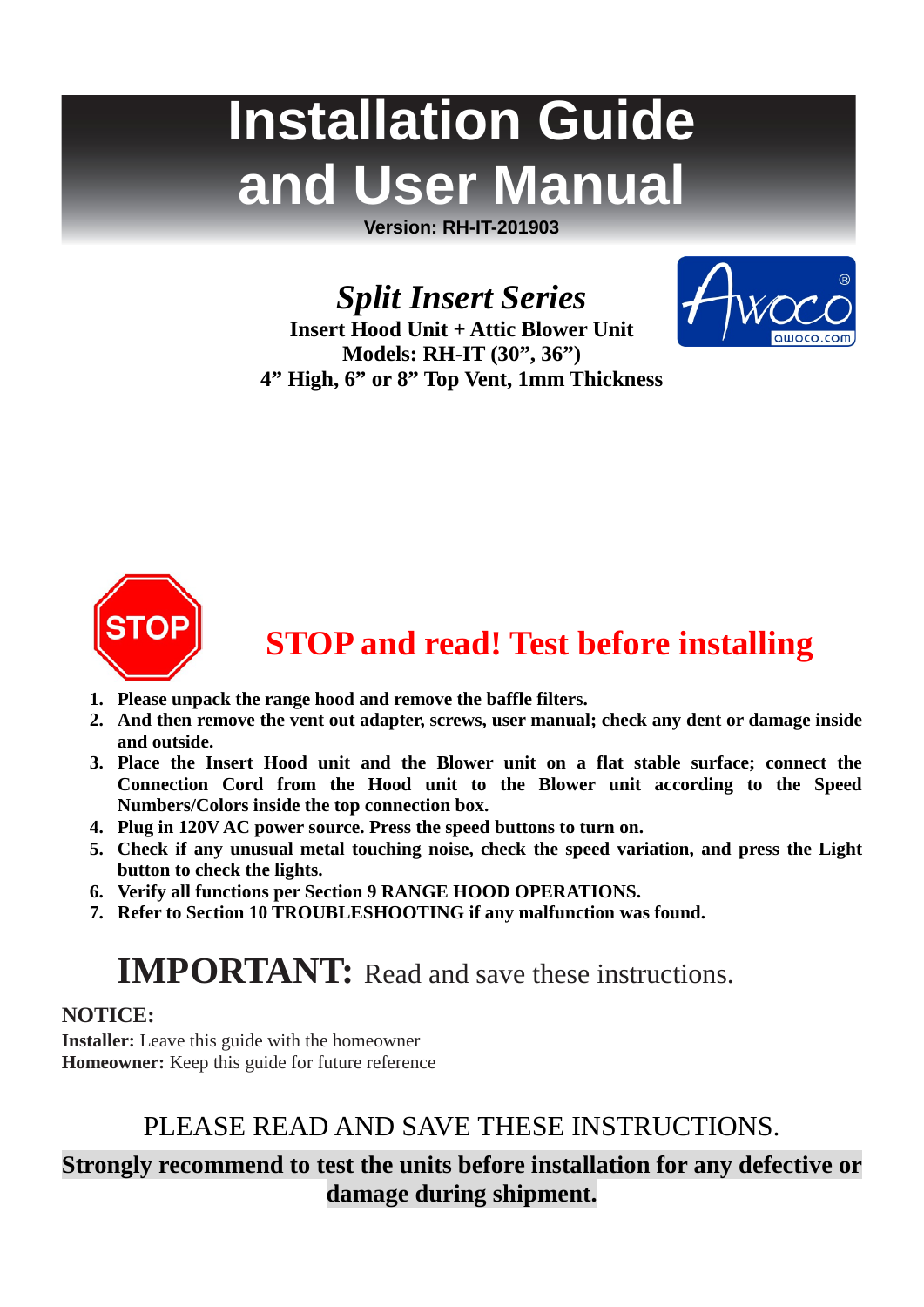**WARNING – TO REDUCE THE RISK OF FIRE, ELECTRIC SHOCK, OR INJURY TO PERSONS, READ THE FOLLOWING CAREFULLY before attempting to assemble, install, operate or maintain the product.**

- **A. Always disconnect, lock and tag power source before installing or servicing product. Failure to disconnect power source can result in fire, shock or serious injury.**
- **B. Installation work and electrical wiring must be done by qualified person(s) in accordance with all applicable codes and standards, including fire-rated construction.**
- **C. When cutting or drilling into wall or ceiling, do not damage electrical wiring and other hidden utilities.**
- **D. Verify and ensure the rated voltage and frequency (please refer to the rating label) of the range hood is in compliance with the mains supply.**

# **CONTENTS**

| $\mathbf{1}$ |  |
|--------------|--|
|              |  |
| 3.           |  |
|              |  |
|              |  |
|              |  |
|              |  |
| 8.           |  |
| 9.           |  |
| 10.          |  |
| 11.          |  |
| 12.          |  |
| 13.          |  |
|              |  |

1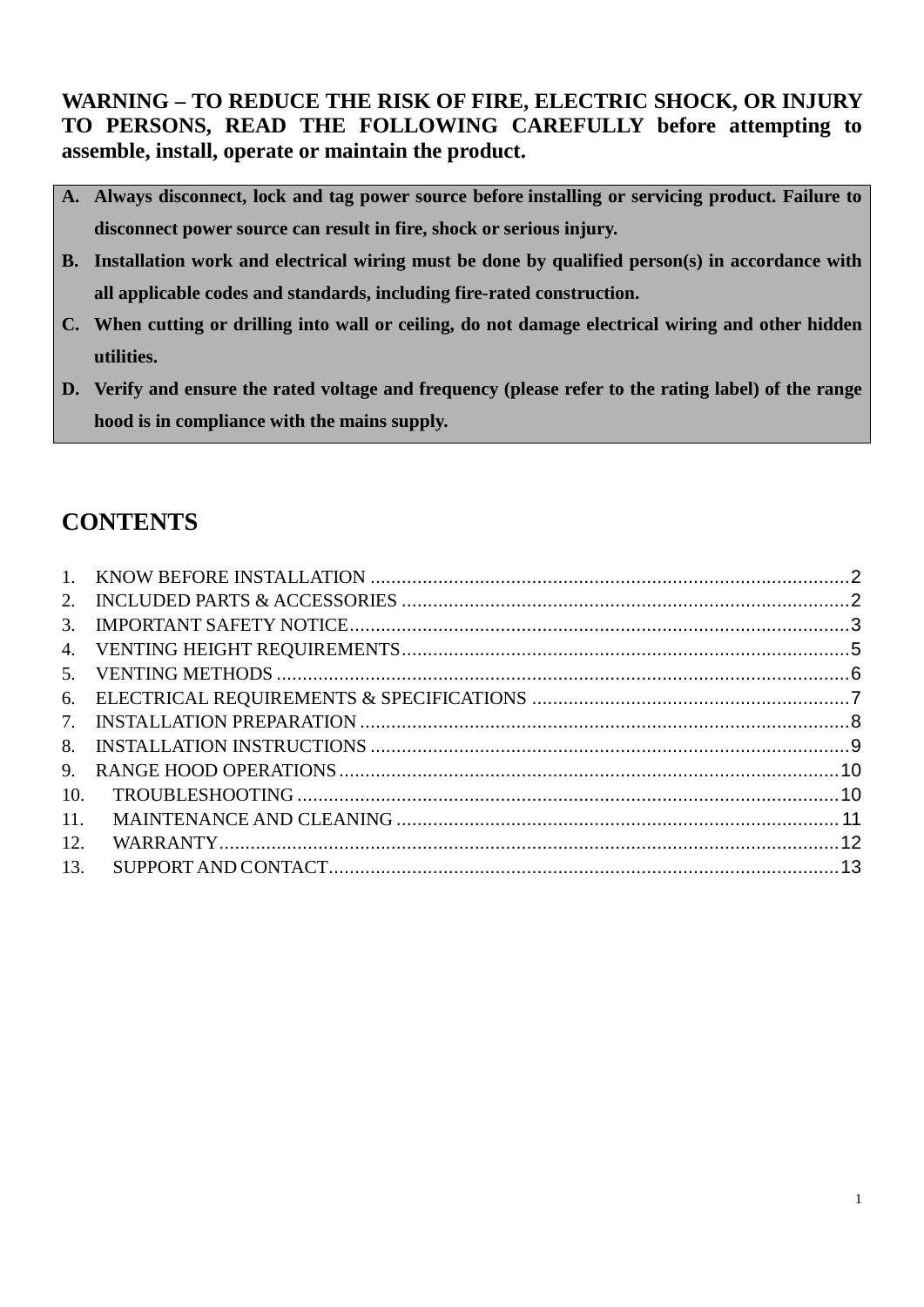# <span id="page-2-0"></span>1. KNOW BEFORE INSTALLATION

# **Research, plan and prepare the optional accessories & tools.**

# **Duct venting and accessories (NOT INCLUDED)**

- If for new installation or your old range hood doesn't have exhaust duct, prepare to cut the openings through the bottom of the cabinet, wall, or top cabinet to ceiling. The ducts are NOT included. Refer to Section [5](#page-6-0) [VENTING METHODS](#page-6-0) for detail.
- Check the existing exhaust duct size. If not the right size of the duct, try to get the converter / reducer / adapter / elbow as shown in the pictures.











Also prepare the cutting tools (jig saw or reciprocating saw), screw drivers or power drill, level, measuring tape, knife, duct/foil tape, screws, marker/pencil, etc.



• 2 people are required for the installation.





# <span id="page-2-1"></span>2. INCLUDED PARTS & ACCESSORIES

- 1 of Insert Hood unit, with 2 LED lights, control buttons. No motor/blower inside the Hood unit.
- Removable stainless steel baffle filters.
- 1 of round top vent adapter (6" or 8") inside the Hood unit, please take it out and attach it to the top of the Hood unit with provided screws.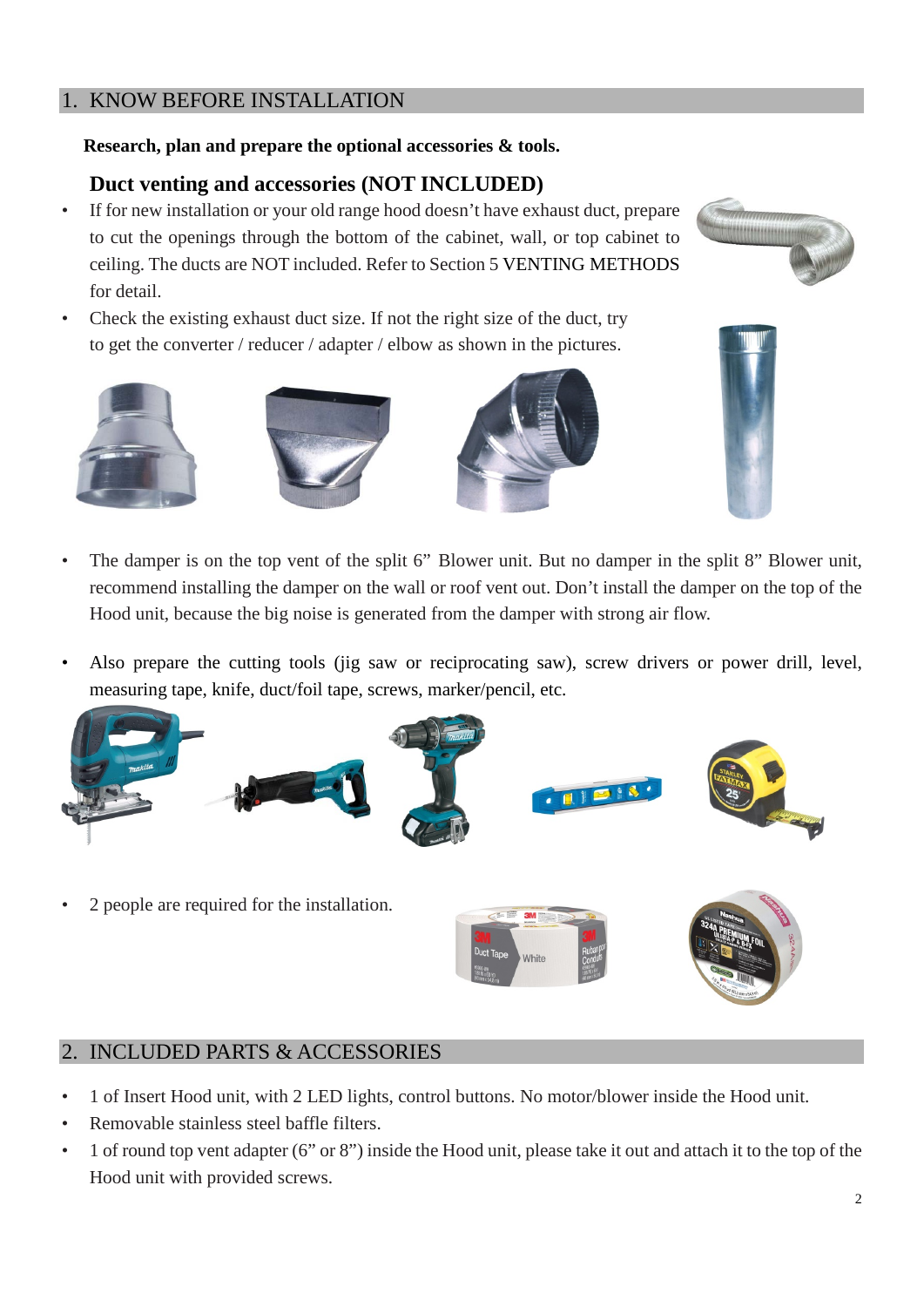- 1 of Blower unit (6" or 8" vent) with 2 mounting bars.
- Electric connection nuts and mounting screws are included.

# **Note: The split Blower unit is not water proof; it must be kept inside the home, attic or crawl space etc. Never try to install the split Blower outside of the home.**

# **The supplied are subjected to change without notice due to product development.**

# <span id="page-3-0"></span>3. IMPORTANT SAFETY NOTICE

# **Read all Instructions before Installing and operating this appliance**

# **Installation Cautions:**

- The installation in this manual is intended for qualified installers, service technicians or persons with similar qualified background. Installation and electrical wiring must be done by qualified professionals and in accordance with all applicable codes and standards, including fire-rated construction.
- DO NOT attempt to install this appliance yourself. Injury could result from installing the unit due to lack of appropriate electrical and technical background.
- Range hood may have very sharp edges; please wear protective gloves if it is necessary to remove any parts for installing, cleaning or servicing.
- Before installation, turn on the range hood to test for any damage / defect due to shipping.
- Due to the size and weight of this range hood, two people installation is required.

# **To reduce the risk of fire, electric shock, or injury to persons:**

- For general ventilating use only. DO NOT use to exhaust hazardous or explosive materials and vapors.
- The combustion air flow needed for safe operation of fuel-burning equipment may be affected by this unit's operation. Follow the heating equipment manufacturer's guideline and safety standards such as those published by the National Fire Protection Association (NFPA), and the American Society of Heating, Refrigeration and Air Conditioning Engineers (ASHRAE), and the local code authorities.
- Before servicing or cleaning unit, unplug the power cord or switch power OFF at service panel and lock service panel to pre-vent power from being switched ON accidentally.
- Clean grease laden surfaces frequently. To reduce the risk of fire and to disperse air properly, make sure to vent air outdoors. DO NOT vent exhaust into spaces between walls, crawl spaces, ceiling, attics or garages.
- Use only metal ductwork and this unit MUST be grounded.
- Sufficient air is needed for proper combustion and exhausting of gases through the duct to prevent back drafting.
- When cutting or drilling into wall or ceiling, be careful not to damage electrical wiring or other hidden utilities.
- All electrical wiring must be properly installed, insulated and grounded.
- Old duct work should be cleaned or replaced if necessary to avoid the possibility of a grease fire.
- Check all joints on duct work to insure proper connection and all joints should be properly taped.
- Use this unit only in the manner intended by the manufacturer. If you have questions, contact the vendor.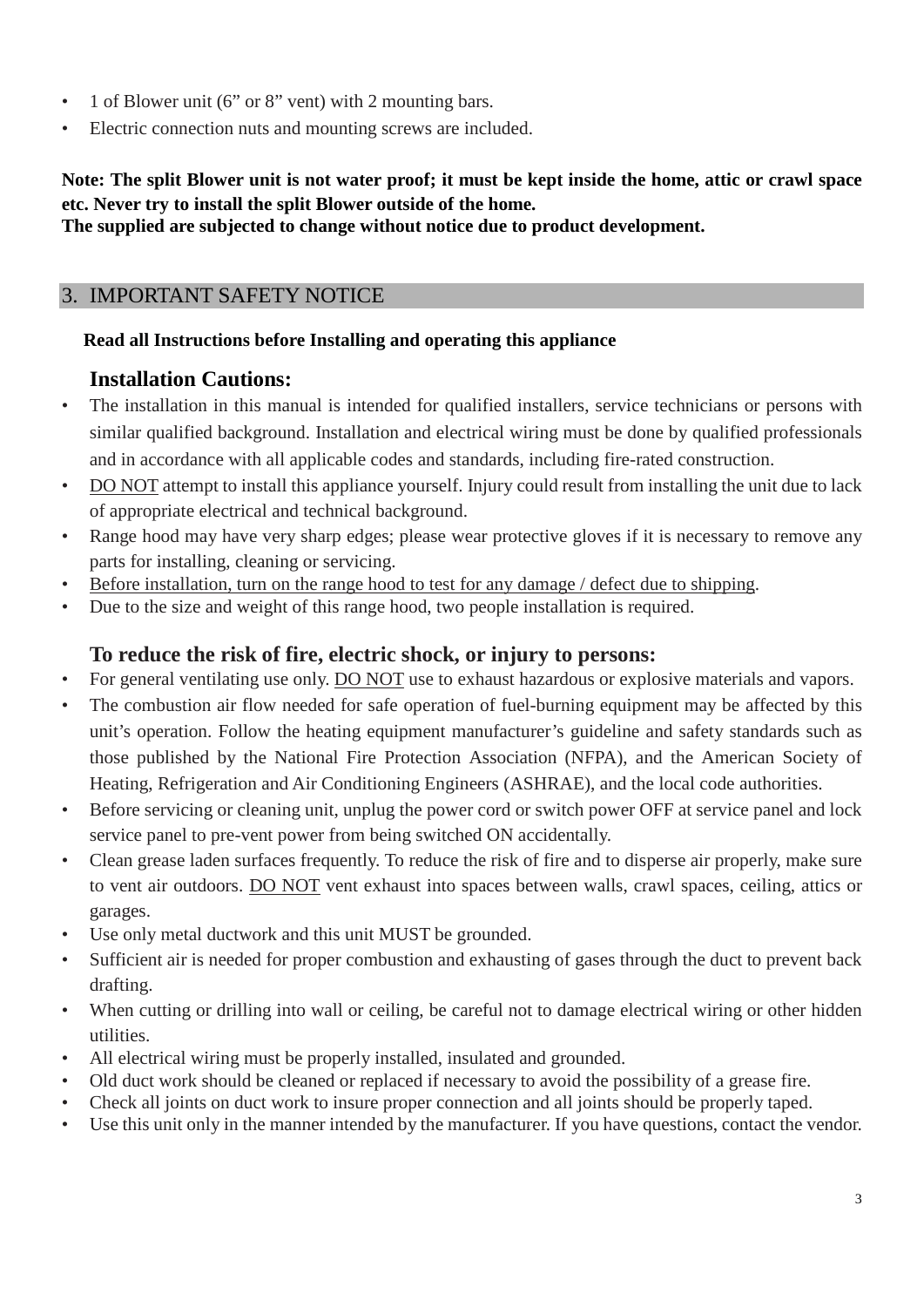# **To reduce the risk of a stove top grease fire:**

- Keep all fan, baffle, spaces, filter, grease tunnel, oil container and grease-laden surfaces clean. Grease should not be allowed to accumulate on fan, baffle, spaces, filter, and grease tunnel and oil container.
- Always turn range hood ON when cooking at high heat or when cooking flaming foods.
- Use high settings on cooking range only when necessary.
- Never leave surface units (countertop/stove) unattended at high settings. Boil overs cause smoking and greasy spillover that may ignite. Heat oils slowly on low or medium settings.
- Clean ventilating fan frequently.
- Always use appropriate cookware and utensils size.
- Always use cookware appropriate for the size of the surface element.

# **To reduce the risk of injury to persons in the event of a stove top grease fire:**

- SMOTHER FLAMES with a close-fitting lid, cookie sheet, or metal tray, then turn OFF the burner. BECAREFUL TO PREVENT BURNS. NEVER PICK UP A FLAMING PAN—you may be burned. KEEP FLAMMABLE OR COMBUSTIBLE MATERIAL AWAY FROM FLAMES. If the flames DO NOT go out immediately, EVACUATE AND CALL THE FIRE DEPARTMENT or 911.
- DO NOT USE WATER, including wet dishcloths or towels a violent steam explosion will result.
- Use an extinguisher ONLY if:
	- You know you have a Class A, B, C extinguisher, and you already know how to operate it.
	- The fire is small and contained in the area where it is started.
	- The fire department is being called.
	- You can fight the fire with your back to an exit.

# **To reduce the risk of injury to persons in the event of a gas leaks:**

- Extinguish any open flame.
- DO NOT turn on the lights or any type of appliance.
- Open all doors and windows to disperse the gas. If you still smell gas, call the gas company and fire department, or 911 immediately.

Your safety and the safety of others are very important. We have provided many important safety messages in this manual and on your appliance. Always read and obey all safety messages. All safety messages will tell you what the potential hazard is, tell you how to reduce the chance of injury, and tell you what can happen if the instructions are not followed.



This is the safety alert symbol. This symbol alerts you to potential hazards that can hurt you and others. All safety messages will follow the safety alert symbol and the word "WARNING".

You hold all responsibility in the event of failure to observe the instructions given here for installation, maintenance and suitable use of the product. Further declines all responsibility for injury due to negligence and the warranty of the unit automatically expires due to improper maintenance.

It will not be held responsible for any damages to personal property or real estate or any bodily injuries whether caused directly or indirectly by the range hood.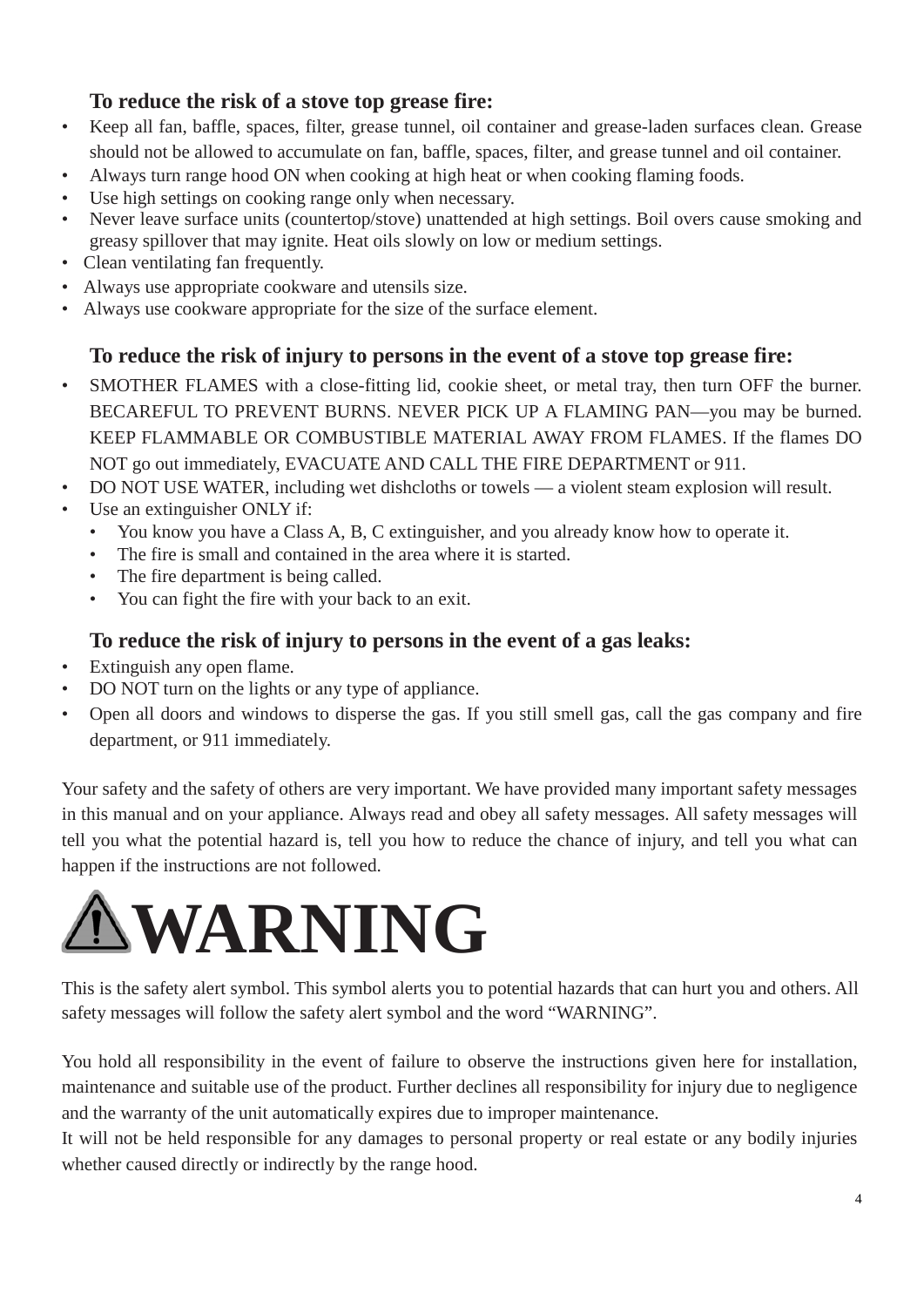# <span id="page-5-0"></span>4. VENTING HEIGHT REQUIREMENTS

- Vent system must terminate to the outside (roof or side wall).
- DO NOT terminate the vent system in an attic or other enclosed area.
- DO NOT use 4" (10.2 cm) laundry-type wall caps.
- Use metal/aluminum vent only. Rigid or flexible metal / aluminum vent duct is recommended.
- DO NOT use plastic vent.
- Always keep the duct clean to ensure proper airflow.
- Measure and estimate the following figures before installation:
	- *1. Distance between the countertop/stove to the bottom of the range hood. Recommend 24" to 30".*
	- *2. Height of hood and duct.*

#### **For the most efficient & quiet operation:**

- A distance of 24" to 27" is recommended between stove top and the bottom of range hood.
- The vent duct isn't included. It is recommended that the range hood be vented vertically through the roof through 6" (15.24 cm) or bigger round metal/aluminum vent work, such as 6 in. x 8 ft. semi-rigid aluminum flexible duct.
- The size of the vent should be uniform.
- Use no more than three  $90^\circ$  elbows.
- Make sure there is a minimum of 24" (61 cm) of straight vent between the elbows if more than one elbow is used.
- DO NOT install two elbows together.
- The length of vent system and number of elbows should be kept to a minimum to pro-vide efficient performance.
- The damper is on the top vent of the split 6" Blower unit. But not in the 8" Blower unit.
- Use duct tape to seal all joints in the vent system.
- Use caulking silicone to seal exterior wall or roof opening around the cap.

# **IMPORTANT:**

- Please use *Duct Run Calculation* below to compute total available duct run when using elbows, transitions and caps.
- ALWAYS, when possible, reduce the number or transitions and turns. If long duct run is required, increase duct size from 6" to 7", 8" or 9". If a reducer is used, install a long reducer instead of a pancake

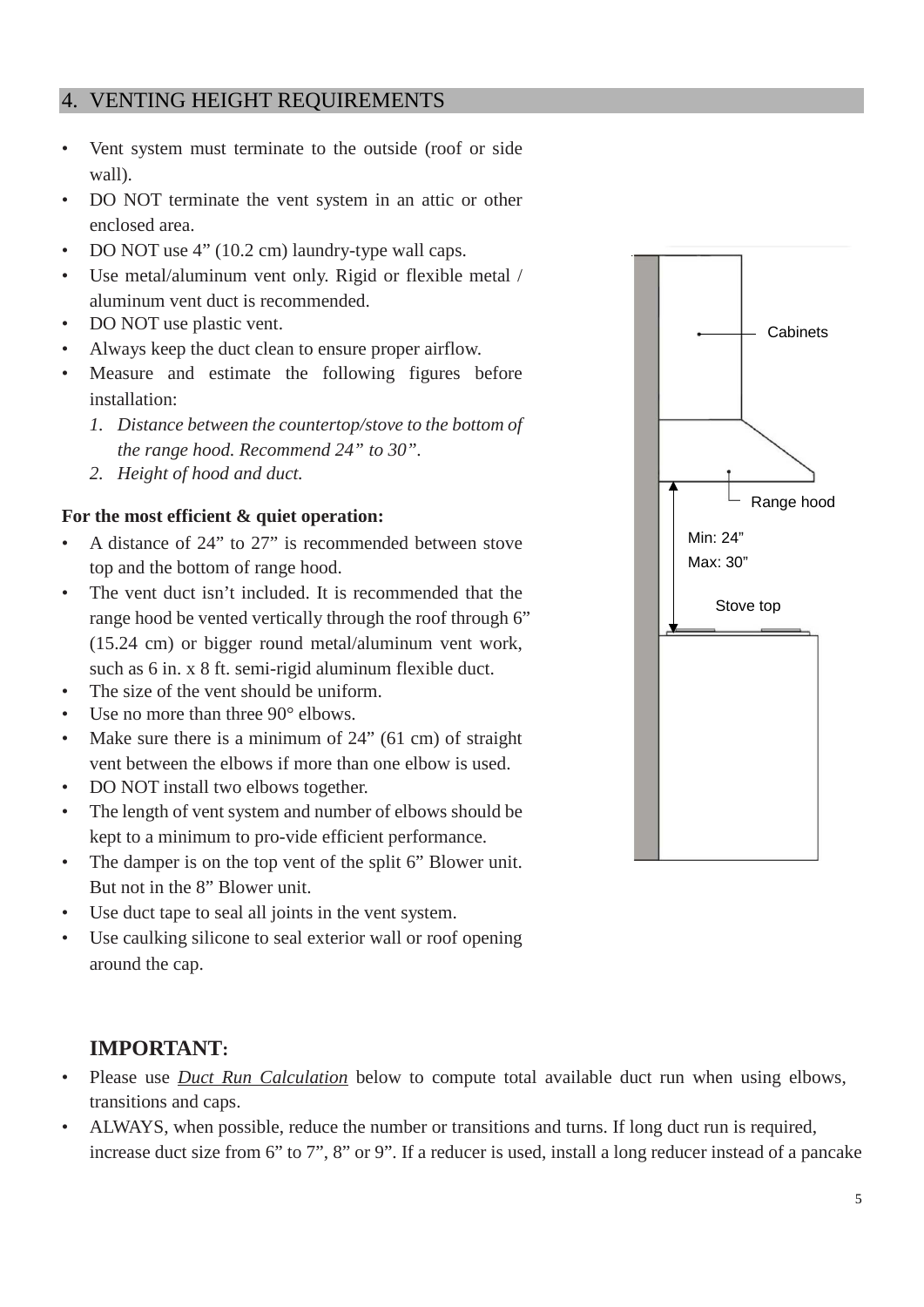reducer. Reducing duct size will restrict airflow and decrease airflow, thus reduce duct size as far away from opening as possible.

- If turns or transitions are required: Install as far away from opening and as far apart, between 2, as possible.
- Minimum mount height between stove top to hood bottom should be no less than 24-inch.
- Maximum mount height between stove top to hood bottom should be no higher than 30-inch.
- It is important to install the hood at the proper mounting height. Hoods mounted too low could result in heat damage and fire hazard; while hoods mounted too high will be hard to reach and will reduce its performance and efficiency.
- If available, also refer to stove top manufacturer's height clearance requirements and recommended hood mounting height above range.

#### **Minimum Duct Size:**

- Round 6" minimum for 6" vent.
- Round 8" minimum for 8" vent.

# **Calculating Vent System Length**

To calculate the length of the system you need, deduct the equivalent feet for each vent piece used in the system from the recommended maximum duct run.

| <b>Duct Run Calculation</b>                   |                 |  |
|-----------------------------------------------|-----------------|--|
| Recommended maximum straight duct run         |                 |  |
| 6" round duct                                 | $50$ ft         |  |
|                                               |                 |  |
| Vent piece deduction                          |                 |  |
| Each 90° elbow used                           | 9 <sub>ft</sub> |  |
| Each 45° elbow used                           | 5 <sub>ft</sub> |  |
| Each 6" to $3/14 \times 10$ " transition used | 7 ft            |  |
| Side wall cap with damper                     | $0$ ft          |  |
| Roof cap                                      | 0 ft            |  |

#### *Duct Run Calculation example:*

*One roof cap, two 90º elbow, and one 45º elbow used:*

*0ft + 9ft + 9ft + 5ft = 23ft used.*

*Deduct 23ft from 50ft, 27ft maximum available for the duct run.*

# <span id="page-6-0"></span>5. VENTING METHODS

- The split blower unit must be kept inside the home, attic or crawl space etc. Never try to install the split blower unit outside of the home.
- This range hood is 6" or 8" top venting through the roof or wall.
- Vent work can terminate either through the roof or wall as shown below.
- Always use rigid or semi-rigid type metal/aluminum ducts if available to maximize airflow.
- Decide the location of the venting pipe from the hood to the outside.
- A straight, short vent run will allow the hood to perform more efficiently. Try to avoid as many transitions, elbows, and long run as possible. This may reduce the performance of the hood.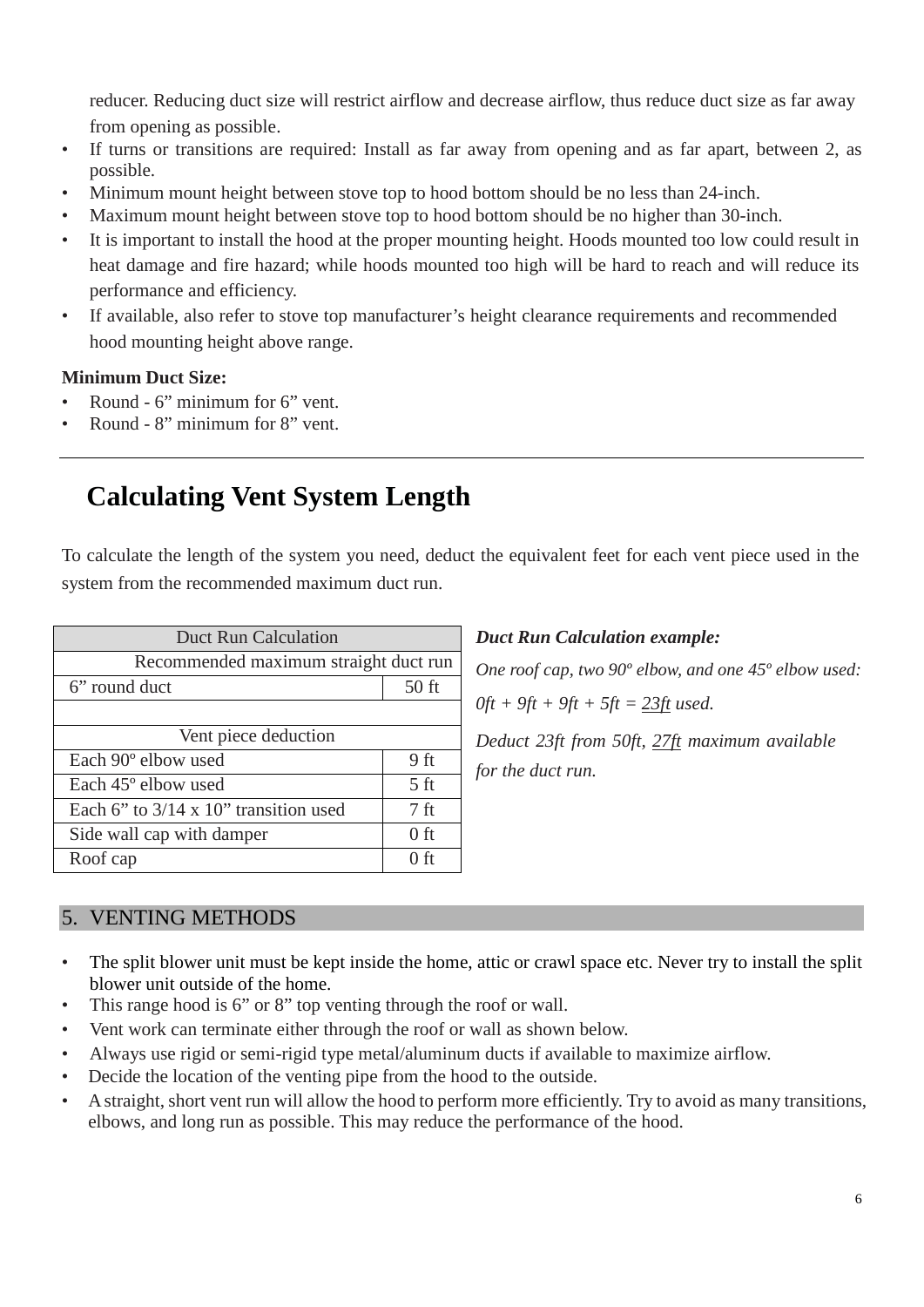# **IMPORTANT:**

- NEVER exhaust air or terminate duct work into spaces between walls, crawl spaces, ceiling, attics or garages. All exhaust must be ducted to the outside.
- Fasten all connections with sheet metal screws and tape all joints with certified Silver Tape or Duct Tape.
- Use caulking to seal exterior wall or roof opening around the cap.



# <span id="page-7-0"></span>6. ELECTRICAL REQUIREMENTS & SPECIFICATIONS

**IMPORTANT:** Observe all governing codes and ordinances.

- It is the customer's responsibility to contact a qualified electrical installer.
- A 120 Volt, 60 Hz, AC only, fused electrical supply is required on a 15-amp circuit.
- DO NOT have a fuse in the neutral or ground circuit.
- The 3-prong outlet should be grounded. If the power cord

plug is not used, the power cord's green wire should be connected to ground. Check with a qualified electrician if you are not sure that the range hood is properly grounded.

- DO NOT ground to a gas pipe.
- The range hood must be connected with copper wire/plug only.
- The range hood should be connected directly to the fused disconnect (or circuit breaker) box through flexible armored or non-metallic sheathed copper cable. ETL listed strain relief must be provided at each end of the power supply cable.



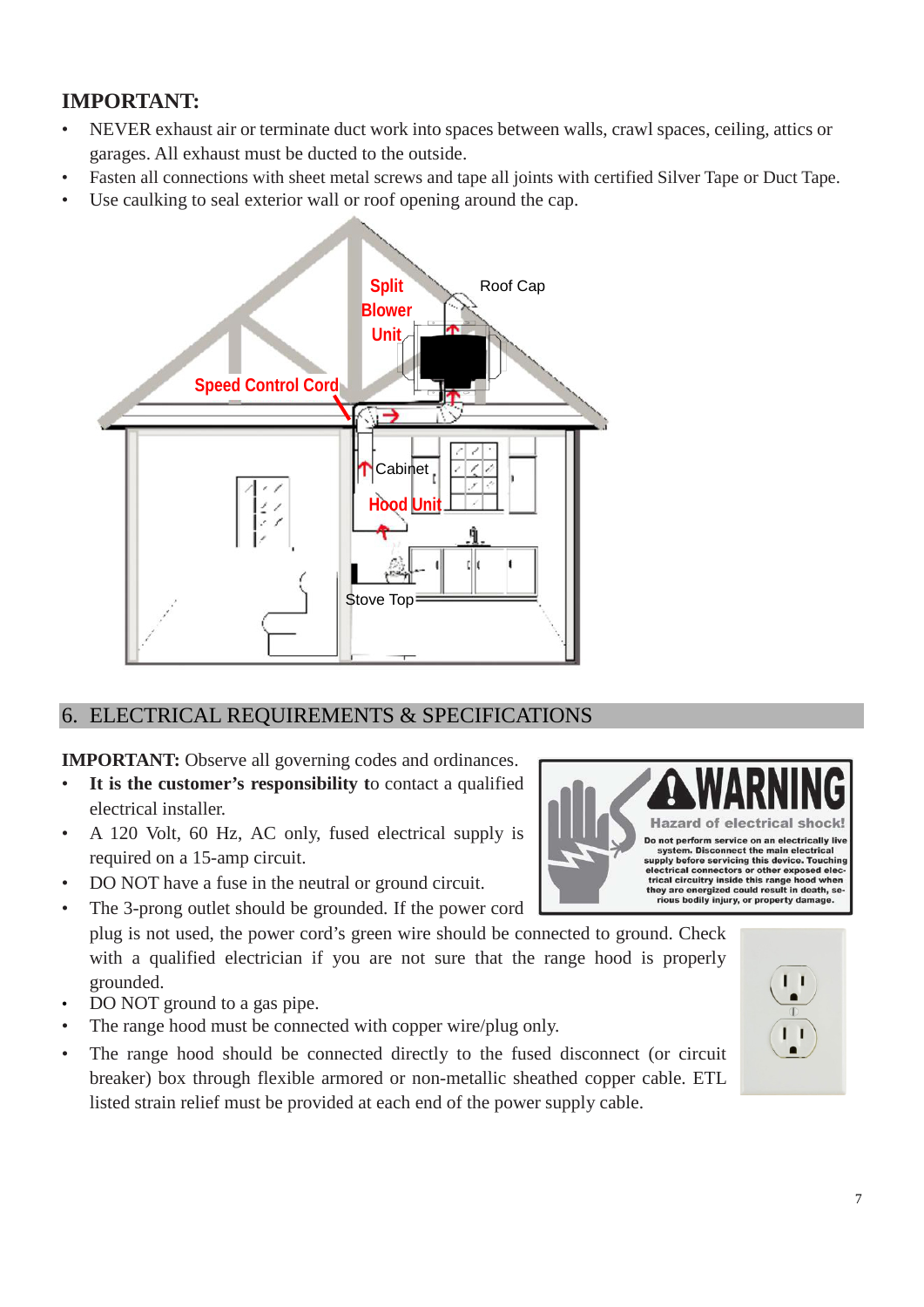# **Specifications**

| <b>Specifications:</b>  |                                        |  |  |  |
|-------------------------|----------------------------------------|--|--|--|
| <b>Body Design</b>      | Seamless Stainless Steel, Satin Finish |  |  |  |
| <b>Power Rating</b>     | 120V / 60Hz (USA & Canada standard)    |  |  |  |
| General Input Power     | $236W (230W + 2x3W)$                   |  |  |  |
| Motor Input Power       | 230W                                   |  |  |  |
| Ampere                  | 2.5A                                   |  |  |  |
| Levels Of Speed Control | 3 Levels                               |  |  |  |
| Airflow $(L/M/H)$       | 490CFM / 650CFM / 800CFM               |  |  |  |
| Noise Level (/L/M/H)    | 50dB / 56dB / 60dB                     |  |  |  |
| <b>Number Of Motors</b> | 1 Motor                                |  |  |  |
| Motor Type              | Single Chamber Ultra Quiet             |  |  |  |
| Fan Type                | Centrifugal Squirrel Cage              |  |  |  |
| Control Type            | <b>Push Button</b>                     |  |  |  |
| <b>Filtration Type</b>  | <b>Stainless Steel Baffle Filter</b>   |  |  |  |
| Illumination            | 3W 12V Maximum                         |  |  |  |
| Venting Size            | Top, 6 inches or 8 inches Round        |  |  |  |

# <span id="page-8-0"></span>7. INSTALLATION PREPARATION

# **Test before installing:**

- Please unpack the range hood and accessories carefully. Remove the baffle filters.
- Check for any dent or damage inside and outside. If found any loosing parts, please remove them.
- Place the range hood and the split blower unit on a flat stable surface; **connect the Unit Connection Cord from the Insert Hood unit to the split Blower unit according to the Speed Numbers/Colors inside the top connection box (refer to page 9, section 8 – 7) for wiring connection table).**
- Connect the power cord to a designated standard outlet (120-Volt, 60Hz, AC only). Press the the speed buttons to turn on.
- **Check if any unusual metal touching noise, check the speed variation, and press the Light button to check the lights.** Verify all functions by referring to Section 9 RANGE HOOD OPERATIONS. Refer to Section 10 [TROUBLESHOOTING](#page-10-1) if any malfunction was found.
- Place all supplied parts and required hardware on a flat stable surface and verify the existence of all supplied parts listed on Section [2](#page-2-1) [INCLUDED PARTS & ACCESSORIES.](#page-2-1)

**NOTE: To avoid damage to your hood, prevent debris from entering the vent opening. CAUTION: If moving the cooking range is necessary to install the hood, unplug the power on an electric range. SHUT OFF THE GAS VALVE BEFORE MOVING A GAS RANGE.**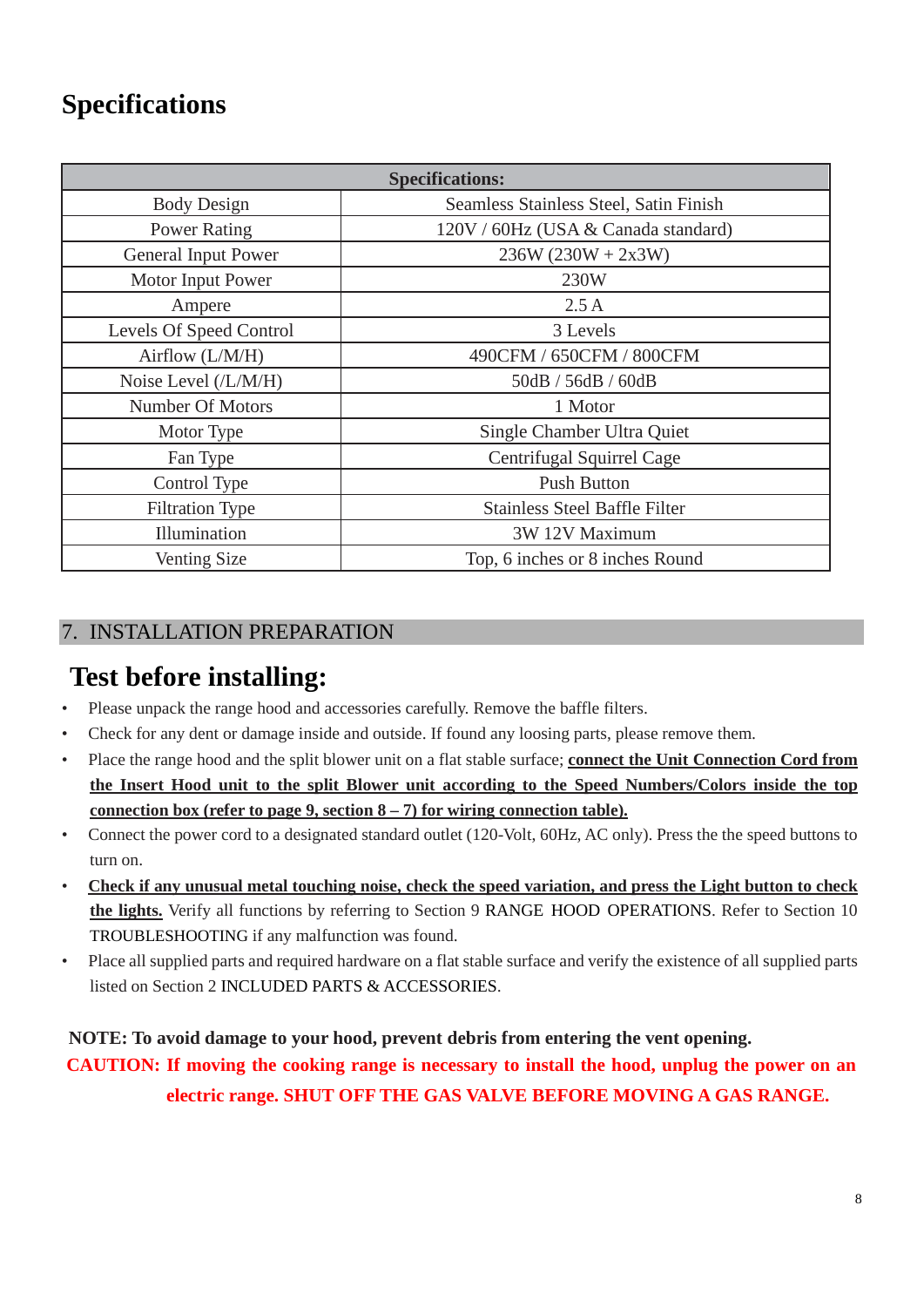# <span id="page-9-0"></span>8. INSTALLATION INSTRUCTIONS

#### 1) Installation planning

- Minimum 2 people are required for the installation due to safety concern.
- Measure the distance between stove top and the bottom of
- range hood. A distance of 24" to 27" is recommended. Minimum 24" is required for safety concern.
- Decide the venting method and the location of the venting pipe from the hood to the outside.
- Purchase any necessary accessories from a hardware store, such as ducts, elbow, reducer, duct tape, screws, etc.
- Plan the mounting locations firmly.
- 2) Remove the bottom decorative panel from the range hood to view the screw holes. Install the top vent adapter on the top of the Hood unit.



3) Cut a hole in the bottom of the cabinet, using the dimensions shown in the table below (refer to Fig. A).

| Model No.  |              |            |
|------------|--------------|------------|
| $RH-IT-30$ | $28 - 1/4$   | $10 - 1/2$ |
| $RH-IT-36$ | $34 - 1/8$ " | $10 - 1/2$ |



Fig. B

- 4) Insert the hood in the cabinet and secure with the (4) mounting screws from the inner side of the range hood. (Fig. B). *Note: Wood blocking might need to be built if it's not available in order to secure the mounting screws.*
- 5) Securely mount the Split Blower unit to the lumber inside the attic.
- 6) Connect the 6" ducts (or 8" ducts depends on the vent size).
	- Use the 6" (or 8") round aluminum duct to connect the vent adapter on the Hood unit to the bottom of the split Blower unit.
	- Use the 6" (or 8") round aluminum duct to connect the top vent on the split Blower unit to the roof/wall cap. 8" Blower unit has no air damper, recommend installing the air damper on the roof/wall vent out.
	- Use the duct tape to make all joints secure and air tight.
- 7) Connect the Speed Control Cord from the Hood unit to the top connection box of the Blower unit; make sure the wires are securely connected using the provided electrical nuts according to the colors (or speeds if the colors don't match, refer to below table). Note: the Speed Q wire in the Blower unit should not be used, please insulate it with electrical nut and tape.

|              | Insert Hood unit | 6" Blower unit<br>(version A) | 6" Blower unit<br>(version B) | 8" Blower unit       |
|--------------|------------------|-------------------------------|-------------------------------|----------------------|
| Speed 3      | Orange           | Orange                        | Red                           | <b>Brown</b>         |
| Speed 2      | Red              | Red                           | Green                         | Green                |
| Speed 1      | Pink             | Pink                          | Orange                        | Orange               |
| Speed Q      | (not available)  | Blue (not used)               | White (not used)              | Red (not used)       |
| Neutral wire | White            | White                         | <b>Black</b>                  | <b>Black</b>         |
| Ground wire  | Green            | <b>Chassis screw</b>          | Chassis screw                 | <b>Chassis screw</b> |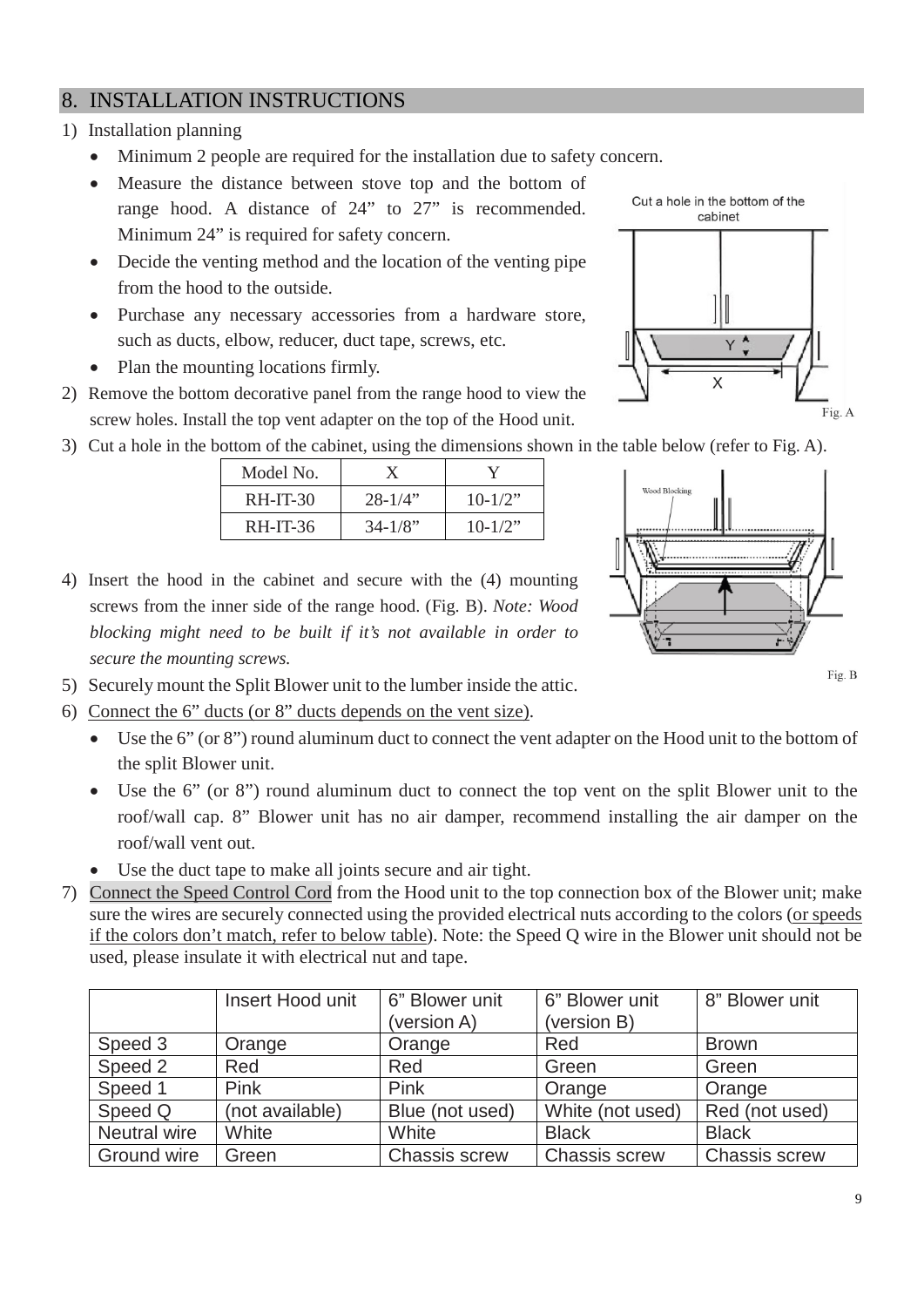- 8) Connect the Hood unit's power cord to a designated grounded standard 120V outlet.
- 9) Replace the bottom decorative panel on the Hood unit, and install baffle filters.
- 10) Turn on and test each speed. Check all lights and fan operations.

# <span id="page-10-0"></span>9. RANGE HOOD OPERATIONS

#### **Control Panel Layout and Buttons Configurations:**



### **Turn On:**

- Press the desired *Speed Control* (Low, Medium, High) switch to turn on the Blower unit. Once the button is pressed, the previous speed mode is cancelled.
- Press the *Light Switch* button to turn on the lights.

### **Turn Off:**

- Press the *Power Switch* to turn off the power.
- Press the *Light Switch* button to turn off the lights.

# **Operation Cautions:**

- Read and understand all instructions and warnings in this manual before operating the appliance.
- Always leave safety grills and filters in place.
- NEVER dispose ignitable substances, or any foreign objects into blowers.
- NEVER leave cooking unattended. When frying, oil in the pan can easily overheat and catch fire. The risk of self-combustion is higher when the oil has been used several times.
- NEVER cook on "open" flames under the range hood. Check deep-fryers during use: Superheated oil may be flammable.

# <span id="page-10-1"></span>10.TROUBLESHOOTING

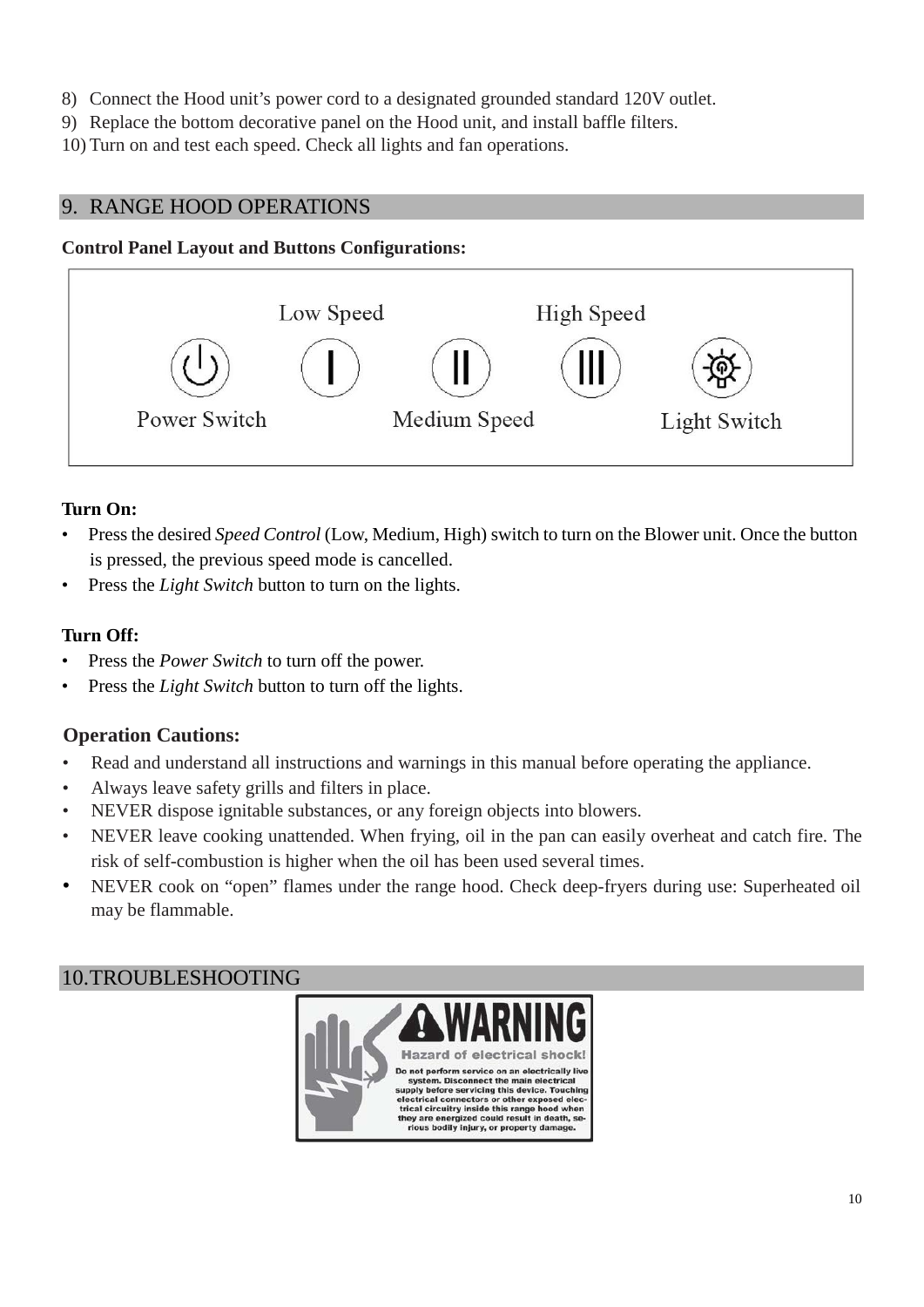| If the range hood or LED<br>light does not operate after<br>installation             | $\bullet$<br>$\bullet$              | Check if the range hood has been plugged in, make sure that all power has<br>been turned back ON, fused not blown and all electrical wiring are<br>properly connected.<br>Swap out light assembly to working ones to determine whether it is caused<br>by defective bulbs.                                                                                                                                       |
|--------------------------------------------------------------------------------------|-------------------------------------|------------------------------------------------------------------------------------------------------------------------------------------------------------------------------------------------------------------------------------------------------------------------------------------------------------------------------------------------------------------------------------------------------------------|
| The Blower unit vibrates<br>abnormally                                               |                                     | The fan blades might not been securely tightened to the shaft of the motor.<br>Remove the screws and check the Blower unit's motor and fan blades.                                                                                                                                                                                                                                                               |
| The blower or fan seems<br>weak                                                      | $\bullet$<br>$\bullet$<br>$\bullet$ | Check if the duct size is correct. Range hood WILL NOT function<br>efficiently with insufficient duct size.<br>Check if duct is clogged or if damper unit (half-circular flapper) is not<br>installed correctly or opening properly. A tight mesh on a side wall cap<br>unit might also cause restriction to the air flow.<br>Check if the reducer $(3"$ or $4"$ ) was placed anywhere to limit the air flow.    |
| The lights work but the<br>blower is not spinning at all,<br>is stuck or is rattling | $\bullet$<br>$\bullet$              | Check the wiring connection according to the colors and speeds.<br>The blower might be jammed or scraping due to shipping damage.<br>Disconnect the power cord; use a screw driver to rotate the fan blades<br>through the Blower unit's vent out. You might see the fan blade or/and<br>motor is not in the proper position (offset from the center). Try to<br>fix/adjust it or please contact us immediately. |
| The hood is not venting out<br>properly                                              | $\bullet$<br>٠                      | Make sure the distance between the stove top and the bottom of the hood is<br>within recommended 24" and 27" in distance. *Due to different ceiling<br>height configurations, recommended height may not be applicable.<br>Reduce the number of elbows and length of duct work. Check if all joints<br>are properly connected, sealed, and taped.<br>Make sure the power is on high speed for heavy cooking.     |

# <span id="page-11-0"></span>11.MAINTENANCE AND CLEANING

# **Cleaning:**

- The saturation of greasy residue in the blower and filters may cause increased inflammability. Keep unit clean and free of grease and residue build-up at all times to prevent possible fires.
- For optimal operation, clean range hood and all baffle/spacer/filter/grease tunnel/oil container regularly. Regular care will help preserve the appearance of the range hood.
- Filters must be cleaned periodically and free from accumulation of cooking residue. Old and worn filters must be replaced immediately.
- DO NOT operate blowers when filters are removed. Never disassemble parts to clean without proper instructions. Disassembly is recommended to be performed by qualified personnel only. Read and understand all instructions and warnings in this manual before proceeding.

**SAFETY WARNING: Never put your hand into area housing the fan while the fan is operating!**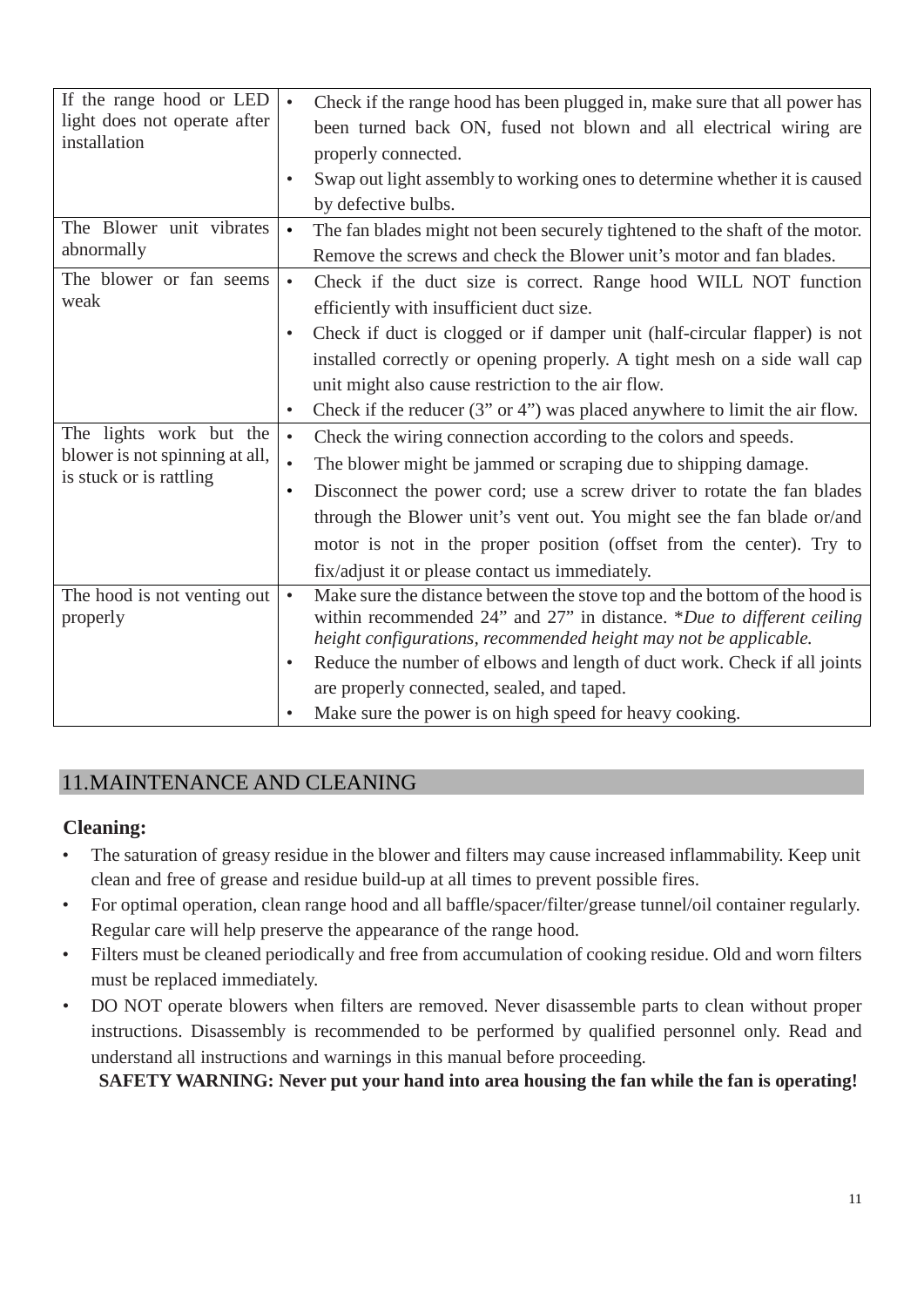## **Cleaning Exterior Stainless Steel Surfaces:**

- Clean periodically with hot soapy water and clean cotton cloth. DO NOT use corrosive or abrasive detergent, or steel wool/scoring pads, which will scratch and damage the stainless steel surface. For heavier soil use liquid degrease cleaner.
- If hood looks splotchy, use a stainless steel cleaner to clean the surface of the hood. Avoid getting cleaning solution onto or into the control panel. Follow directions of the stainless steel cleaner.
- **CAUTION: DO NOT leave on too long as this may cause damage to hood finish.** Use soft towel to wipe off the cleaning solution, gently rub off any stubborn spots. Use dry soft towel to dry the hood.
- After cleaning, you may use nonabrasive stainless steel polish, to polish and buff out the stainless luster and grain. Always scrub lightly, with clean cotton cloth, and with the grain.
- DO NOT allow deposits to accumulate or remain on the hood.
- DO NOT use ordinary steel wool or steel brushes. Small bits of steel may adhere to the surface and cause rusting.
- DO NOT allow salt solutions, disinfectants, bleaches, or cleaning compounds to remain in contact with stainless steel for extended periods. Many of these compounds contain chemicals, which may be harmful. Rinse with water after exposure and wipe dry with a clean cloth.

### **Cleaning Stainless Steel Baffle Filters:**

- Remove all baffles, spacers, filters, grease tunnel, and oil containers and discard oil and residue.
- **IMPORTANT:** Drain oil from baffles, spacers, filters, oil tunnels, oil containers before oil and residue overflow!
- Wash with warm soapy water. NOTE: Stainless steel baffles, spacers and oil tunnel are top rack dishwasher safe.
- Dry thoroughly before replacing and follow directions for installation in reverse.
- Filters should be cleaned after every 30 hours of use.

# **Replacing Filters:**

• Should filters wear out due to age and prolonged use, replace the baffle filters immediately.

# **Replacing the Light Bulbs:**

- This range hood uses LED bulbs: 3W 12V.
- Make sure the range hood is unplugged or turn OFF breaker.
	- 1. Gently pull the defective bulb assembly straight out from the edge, and then disconnect the wires.
	- 2. Connect the new LED bulb's wires and snap the new LED assembly into the housing hole.
	- 3. Turn ON breaker/power and to test the range hood for operation.

# <span id="page-12-0"></span>12.WARRANTY

Please provide an original dated proof of purchase (sales receipt / invoice) in order to obtain warranty.

#### **One Year Parts Warranty**:

• For one year from the date of original purchase, we will provide free of charge, non-consumable replacement parts or components that failed due to manufacturing defects. Subject to the conditions and limitations set forth below, we will, at its option, either repair or replace any part of its products that prove defective by reason of improper workmanship or materials.